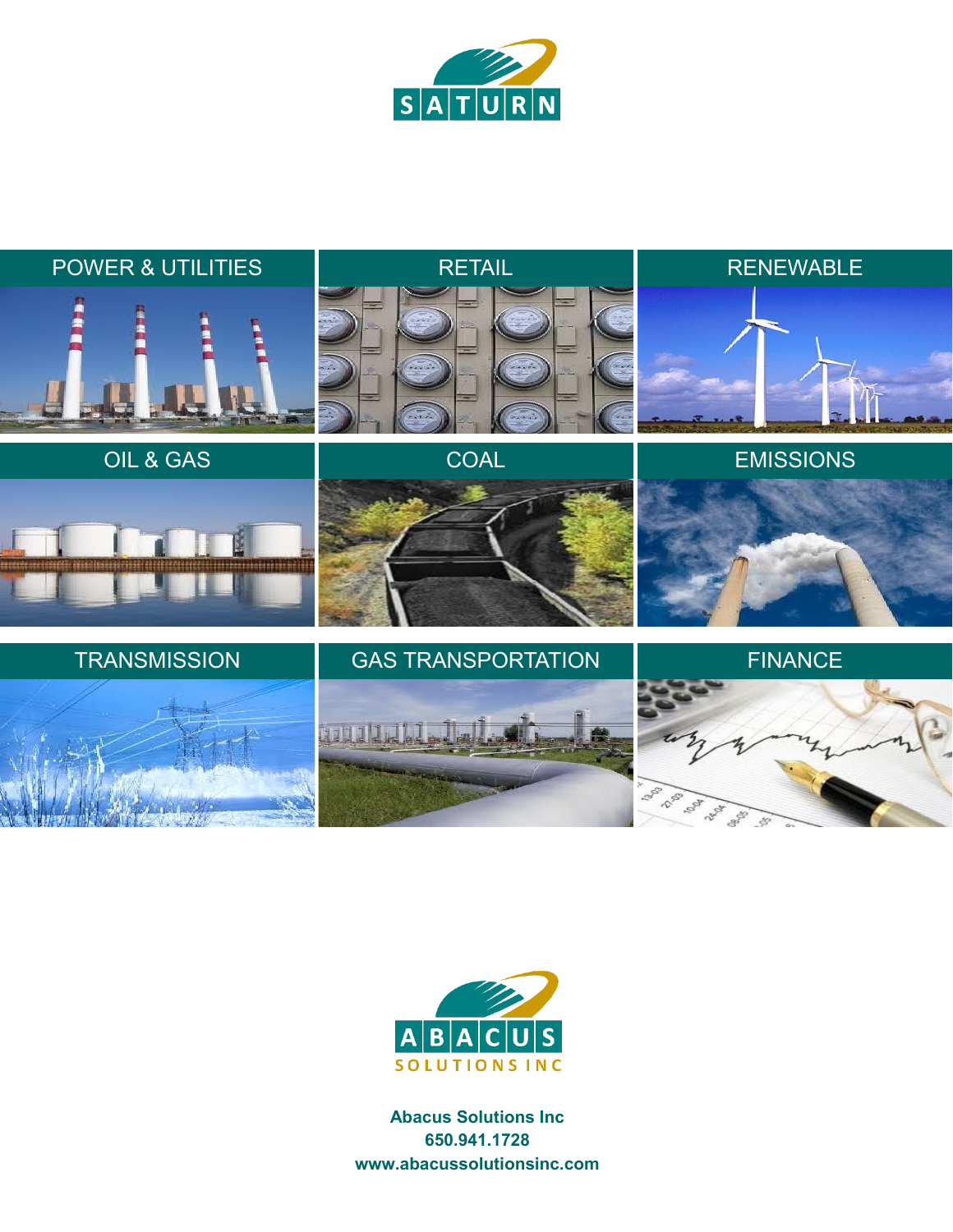

# MODULAR APPLICATIONS  $\begin{array}{|c|c|c|c|c|}\hline \textbf{S} & \textbf{A} & \textbf{T} & \textbf{U} & \textbf{NTEGRATED SOLUTIONS} \hline \end{array}$

- Power, Fuels, EAs, Weather, Load
- Power Transmission, Fuel Transportation
- Price Simulation & Forecasting, Spot & Forward
- Market Analysis, Inter-Market Relationships
- Fundamental and Market Price Forecasting
- **Latin Hypercube, Principal Components Analysis**

## GENERATION MANAGEMENT WARE RETAIL MANAGEMENT

- Resource Planning, Capacity Expansion, Bidding
- Price Forecasting & Simulation, Production Costing
- Fuel, Environmental & Investment Analysis
- Financial Planning & Budgeting, Asset Valuation
- Integrated Short, Mid, & Long Term Analysis
- Outage Management, Production Analysis

## TRADING MANAGEMENT CREDIT MANAGEMENT

- Power, Fuels, EAs, Transmission, Transportation
- Gas Storage, Insurance, Credit, Weather, IR, FX
- Future/Forward, Call/Put, Swap, Spread, Other
- Front/Mid/Back Office, Reporting, Hedging, Positions
- MTM, Greeks, VAR, Day Ahead Management
- Limits, Confirmation, Settlement, Schedule

## FINANCIAL MANAGEMENT **RISK MANAGEMENT**



- Financial Analysis, Forecasting, & Reporting
- Budget & Actual Variance Analysis & Management
- Income Statement, Balance Sheet, KPI, P&L
- Targets, Budgets, Tax, Depreciation, Dividend
- Margin, Net Income, EBIT, EPS, ROI, ROE
- Cash Flow (FFO, FCF, Net Cash, Other)

- Hedging Strategies Valuation and Ranking
- Power and Fuels, Purchases and Sales
- Transaction and Contract Type, Volume, and Timing
- Regulated and Unregulated, External and Internal
- Risk Policy Development, Support, and Compliance
- Readily Available Data, Defensible, and Dynamic

# MARKET ANALYSIS AND LOCAL THE BUSINESS INTELLIGENCE



- Markets, Generation, Outages, Loads, Financials
- Calibration (Price, Volatility, MRR, Correlations)
- Production Analysis and Relationships
- Outage Rates (EFOR/FOR) and Durations
- Load-Weather Relationships, Trends, and Profiles
- Financial Metrics Analysis & Targets Management

- 
- Retail Energy (Electric, Gas) and Services
- Revenue, Cost, P&L Forecasting & Reporting
- Risk Analysis and Hedge Management
- Product Structuring, Costing, and Pricing
- Load, Migration and Competitor Analysis
- Rate Analysis & Structuring, Revenue Requirements



- Rating Agencies, Credit Ratings and Outlooks
- Contract, Counterparty, & Collateral Management
- Policy, Credit, Limits, Exceptions, Margins
- Document Management and Workflows
- POD & LGD, Rating Transition, A/R and A/P
- Current Exposure & Potential Future Exposure



- Enterprise Risk (Market, Credit, Operations)
- Cash Flow, Credit, and Earnings At Risk
- VAR, MTM, Position Management
- Risk Tolerance, Capital Allocation & Adequacy
- Financial Engineering and Simulation Metrics
- Attribution Analysis, Sensitivity & Stress Analysis
- HEDGING MANAGEMENT **AN AGE AND PORTFOLIO MANAGEMENT** 
	- Integrated Generation, Trading, and Retail
	- **Efficient Frontier Portfolio Optimization**
	- Revenue, Margin, Cost, and Risk Management
	- Decision Support and Tradeoff Analysis
	- Sensitivity/Scenario Analysis & Stress Testing
	- Flexible KPIs (Revenue, Risk, Margin, Cost, Limits)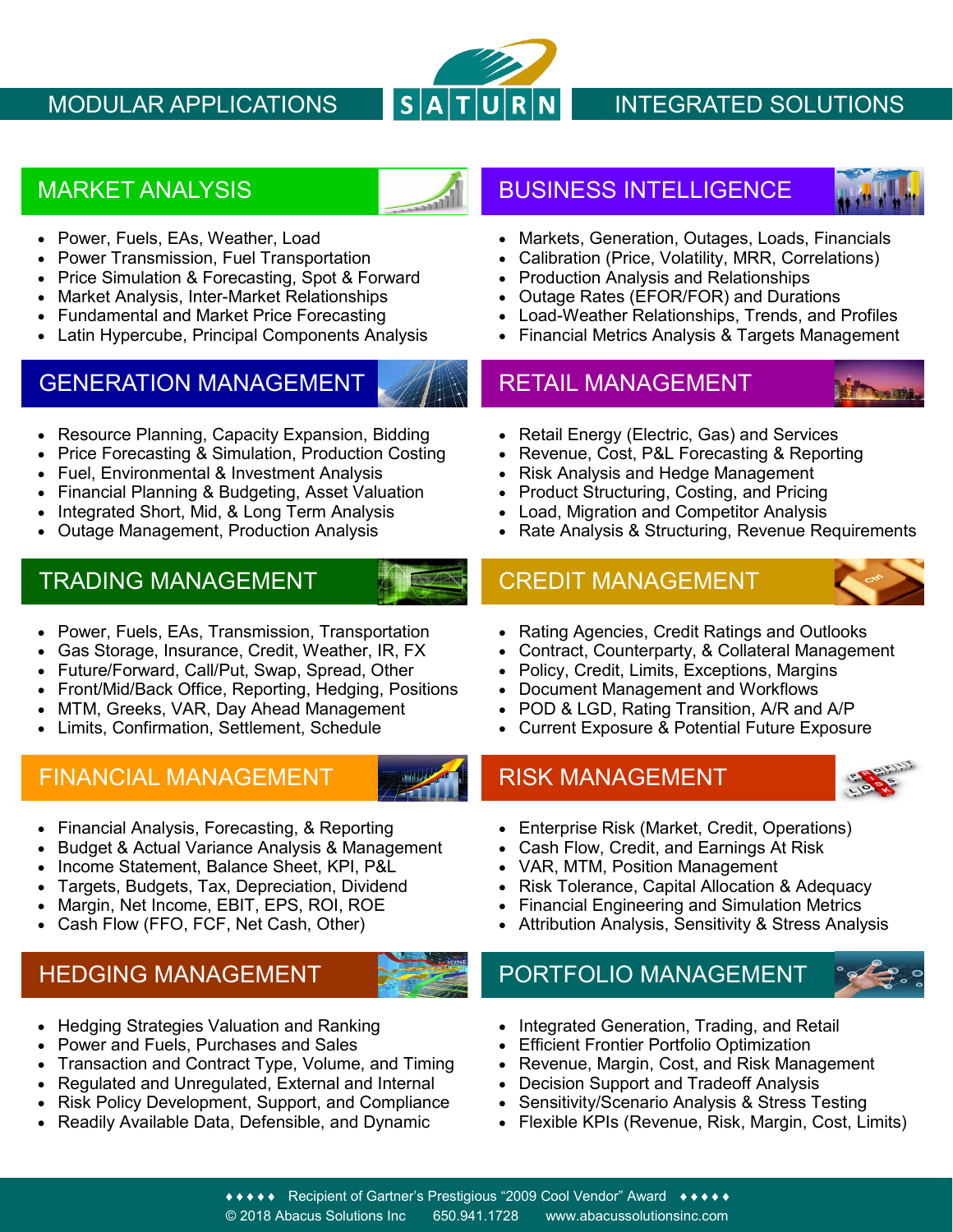

## • Rapid Implementation and Customization

- On-Site and Remote Deployment
- Software As A Service (SaaS), Cloud Computing
- Dedicated or Shared Hardware (Physical/Virtual)
- Non-Disruptive Maintenance and Upgrades
- Remote Support and Maintenance

## MODULAR ARCHITECTURE **SEAMLESS INTEGRATION**

- Single Application or Multiple Applications
- Limited or Full/Unlimited Functionality
- Single/Multiple Users, Licenses, or Commodities
- Structural Integrity Across All Applications
- Easy Linkage with Other/External Applications
- Shared or Dedicated Service

## ACCESS ANYTIME ANYWHERE **ALL SEEMING CON-DEMAND REPORTING**



- Secure Web Based Access (Tablets, Phones)
- Instant Messaging, Email Notification
- Authentication, Authorization
- Data Integrity, Data Management
- Standard Web Interface and Navigation
- Automated Configurable Real-Time Notifications

## UNPARALLELED PERFORMANCE WWW. UNLIMITED SCALABILITY

- Fast Data Management, Simulation, Reporting
- Multi-Core, N-Tier 64-bit SOA Architecture
- Optimized Grid Computing & Parallel Processing
- **Efficient Data Storage and Retrieval**
- Optimized Use of Hardware
- Efficient Allocation of Resources and Prioritization

- Optimized Generation Management
- Multivariate Forward/Spot Stochastic Simulation
- Latin Hypercube & Principal Components Analysis
- Simulation-Based Valuation and Risk Management
- On-Demand Hedging Management
- **Efficient Frontier Portfolio Management**

## RAPID DEPLOYMENT EASY TO USE WEB INTERFACE



- Intuitive Web Based Interface
- Configurable Display, Templates, Bookmarks
- On-Screen Help, Data Validation, Help, & FAQs
- Easy Customization and Personalization
- Intuitive Navigation, Easy Access
- Easy Imports/Exports, Easy Uploads/Downloads

- Markets, Generation, Trades, Loads, Weather
- Fully Integrated Short, Mid, and Long Terms
- Integrated Records, Budgets, and Forecasts
- Seamless Integration Across Commodities
- Generation, Trading, Retail Management
- Easy Integration with Other/External Systems



- Configurable Reporting and Presentation
- Defaults Setup and Personalization
- Extensive Filtering, Aggregation, & Drill-Downs
- Flexible Granularities, Multiple Statistics
- Datagrids, Charts, PDFs, Dashboards, Bookmarks
- Integration with MS Office (PowerPoint, EXCEL)



- On-Demand Multi-Dimensional Scalability
- Non-Disruptive Expansion and Upgrades
- Seamless Integration of Added Applications
- **Efficient Hardware Scalability**
- Vertical and Horizontal Scalability
- Near-Linear Size and Simulation Scalability

# ADVANCED ANALYTICS AND THE ENTERPRISE SERVICES



- Document Management and Archiving
- Configurable Email Notifications
- Scheduled Configurable News Feeds
- Changes Track Records and Auditing
- Usage Tracking and Analysis
- User Forum and Document/Knowledge Sharing